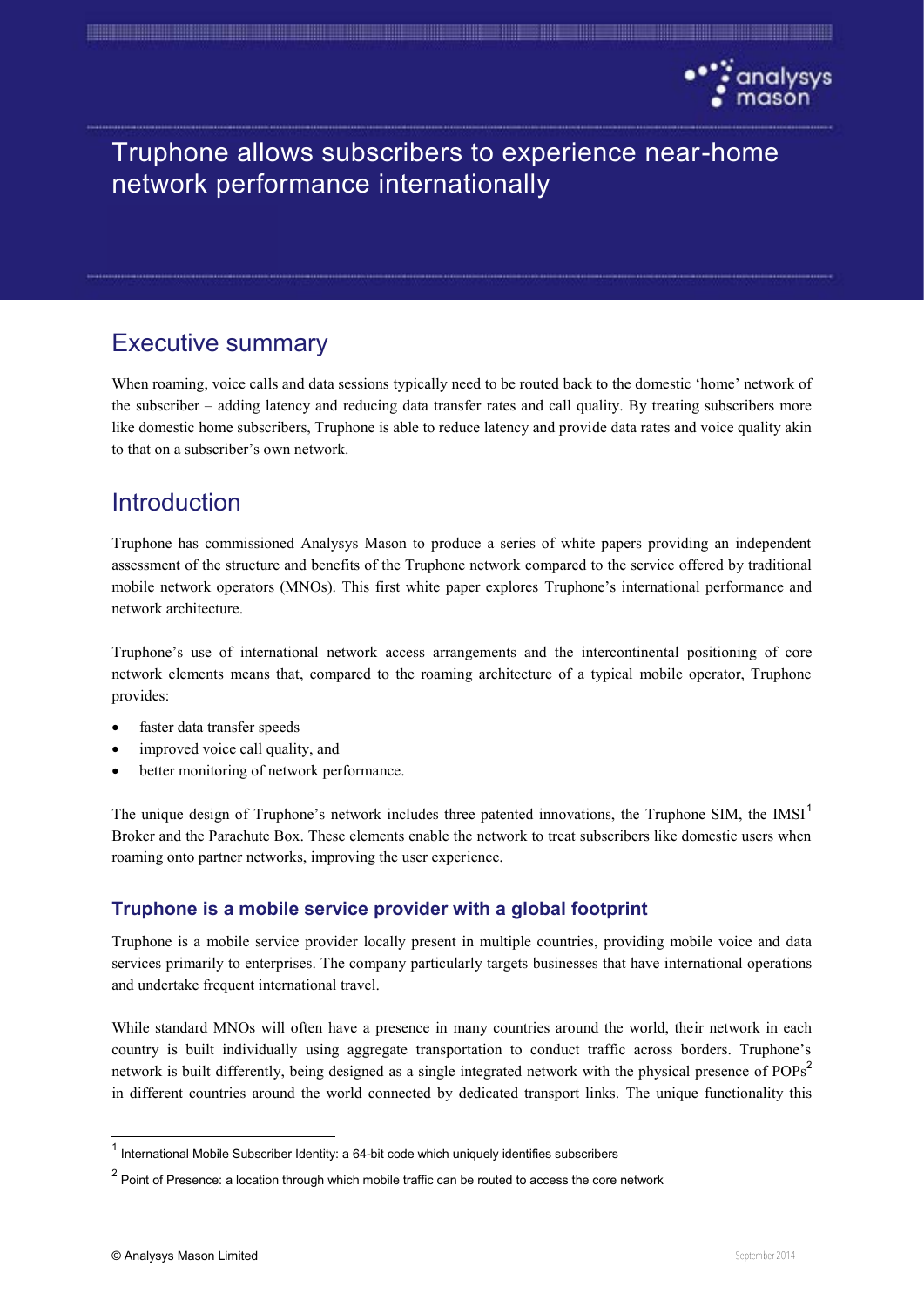solution affords is facilitated by three key patented innovations, the Truphone SIM, the IMSI Broker and the Parachute Box.

- The Truphone SIM is a physical SIM carried by the subscriber that automatically selects the appropriate IMSI for each country within the footprint of Truphone's international network (Multi IMSI).
- The IMSI Broker is embedded in Truphone's network core and monitors the IMSIs being used by each customer's SIMs at all times.
- The Parachute Box is a tool that constantly assesses the Truphone service on partner networks and sends the results back to the Truphone Network Operations Centre (NOC), enabling real-time service performance monitoring.

With this combination of network infrastructure and patented technological innovations, the Truphone proposition offers customers a number of functional and cost-based benefits which aim to make the user experience when roaming as similar as possible to that of a local user.

## Potential benefits of the Truphone solution

#### **Data transfer speeds are higher**

Due to Truphone's international partner agreements, the company's users have access to the full RAN<sup>3</sup> bandwidth offered by partner MNOs when roaming inside the "Truphone Zone" (Australia, Germany, Hong Kong, the Netherlands, Poland, Spain, the UK and the USA). Depending on the performance of the local RAN and the user's handset, when roaming inside the Truphone Zone a Truphone user can potentially achieve maximum data throughput speeds of 42Mbit/s (HSPDA+ standard), equivalent to those available to domestic national users.

This functionality is enabled by the Truphone SIM, which lets partner networks recognise subscribers and allows data traffic to be carried via dedicated transport links to the nearest physical Truphone POP, instead of being routed to a dedicated POP located in the user's home region via international carriers and common aggregation transport links. This process can reduce the distance between the user's handset and the home network, lowering the distance that data traffic has to travel and thereby increasing data transfer rates and overall quality.

Similarly, outside the Truphone Zone, the fact that POPs are dispersed across four continents (in Amsterdam, Hong Kong, Los Angeles, London, New York and Sydney) makes it possible for signalling traffic to be routed to the nearest Truphone POP. This shorter routing will reduce the number of hops required for data transmission, increasing data speeds and improving call quality.

#### **Higher quality voice calls**

As with data transfer, voice call quality when roaming can be adversely affected by latency caused by the distance the signal must travel through international routing and interconnection; quality also suffers due to signal degradation at each hop in the network. When the SIM requests a call, credentials must be validated and routed via the home network, increasing connection time and the likelihood of latency and interference the further the user is from the home network.

 $3$  Radio Access Network: the mobile masts that deliver the connectivity between the mobile network and the device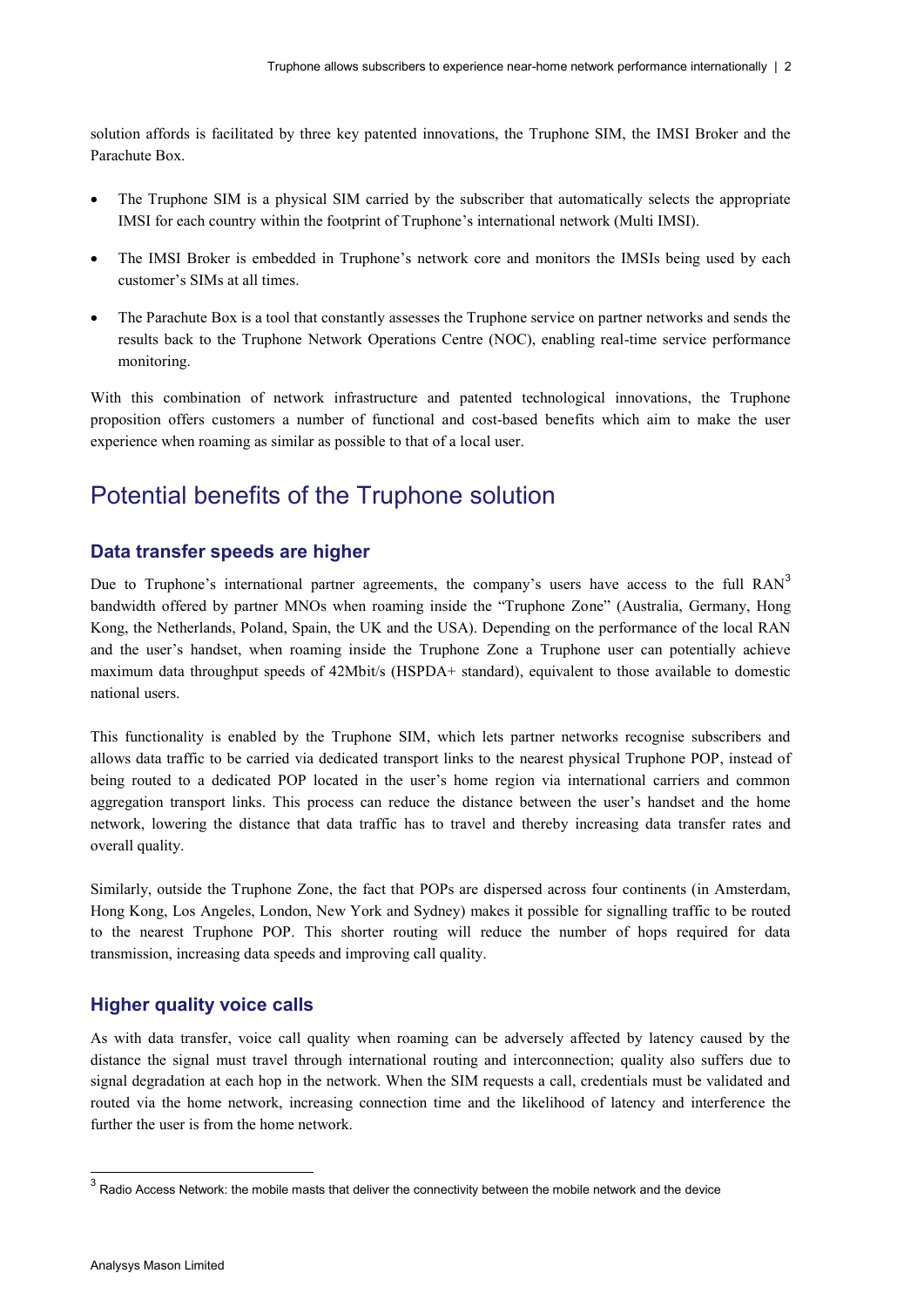Inside the Truphone Zone, the solution described above enables the network to recognise users as home subscribers internationally. This decreases the number of required interconnection points, meaning that the signal is inherently less vulnerable to latency and interference, potentially resulting in a clearer, more stable call and faster connection times than are often experienced when roaming.

Outside the Truphone Zone, again, the geographical spread of the POPs again offers advantages by reducing the number of hops required for voice transmission, improving the overall quality of voice calls.

#### **Proactive management of networks can reduce problems**

Even if MNOs have networks in several countries, these networks act as independent cores and users are unable to have the status or performance of their network monitored or affected while they are roaming internationally. In contrast, as the Truphone core network is not bound to a single country, it effectively treats each RAN as an equal part of the same network, which permits Truphone to monitor network quality evenly across its footprint. For subscribers, this means that any network problems can be more proactively managed.

The Parachute Box is designed to enable real-time service performance monitoring by constantly sending data and voice traffic from different areas of the network and reporting back the results of the test scenarios to the Truphone Operational Centre. Truphone can monitor this traffic from its NOC, giving it the opportunity to proactively monitor the network as a whole. In this fashion, users who are travelling internationally can benefit from faster, more responsive network maintenance and query handling than is permitted by a typical approach segmented by national borders.

# The Truphone proposition is enabled by a unique global infrastructure

Looking at typical domestic call-routing arrangements will help to explain how Truphone's solution works and is different from most MNOs. When initiating voice or data traffic on a domestic network, the SIM uses the IMSI to request permissions from the network. Receiving the signal via the RAN and POP, the network authenticates the IMSI against the records held on the home location register (HLR), verifies that the subscriber has authorisation, and offers the relevant content (e.g. via billing data records and the Intelligent Network) to make the requested connection. Once user authentication is verified, traffic transport can begin.

Roaming (whether domestically or internationally) adds another step to this routing process, in the form of the Visitor Location Register (VLR). When a signal collected by the RAN is determined to be that of a visitor IMSI from another network, the signal must be routed back to the HLR for that IMSI, which will be on the nearest POP in the domestic core network. This means that the signal must be routed from the RAN back via whichever interconnect pathways – depending upon distance from origination to the domestic POP – are in place.

The Truphone Zone concept effectively extends the experience of being a domestic user to customers in multiple countries around the world. This is achieved by reducing the distance and number of interconnection points that signalling, voice and data traffic must traverse when originating or terminating on a partner network, thereby minimising latency and interference, and improving user experience.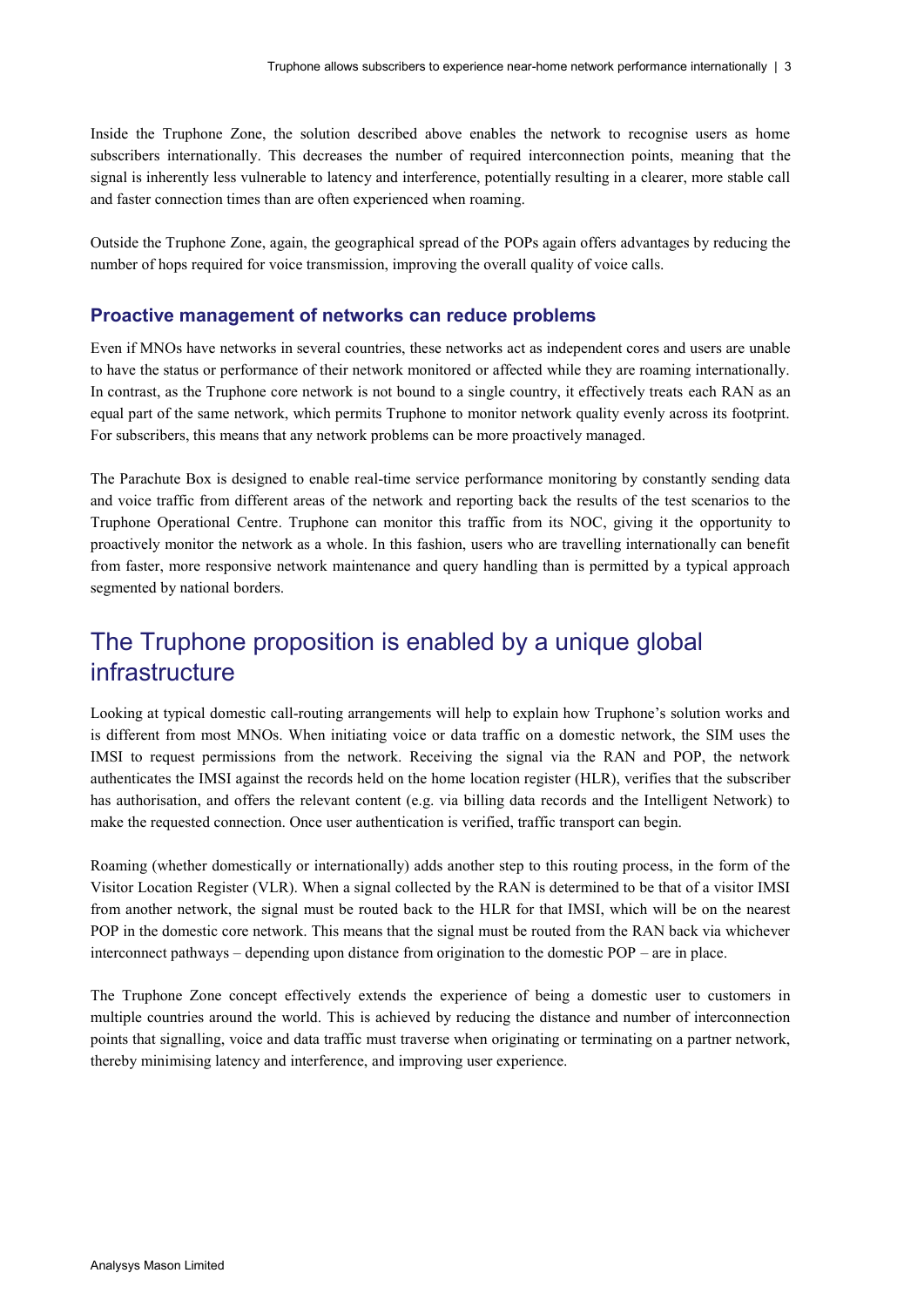The following section uses step-by-step diagrams to compare the processes involved in call routing when roaming on a standard network, and on Truphone's network.<sup>4</sup>

## **Call routing when roaming typically involves long distances and multiple interconnection points**

*Figure 1: Schematic showing typical RAN interconnection for a roaming user [Source: Analysys Mason, 2014]* 



Figure 1 above shows an example of call routing for a UK subscriber calling a US subscriber while the UK subscriber is roaming in the USA. When the roaming user initiates a call, their voice traffic takes the following routing path:

- 1. Calling subscriber sets up the call.
- 2. The RAN transports call setup to the VLR.
- 3. The VLR determines that the IMSI is from a visitor network, and must route the signal back to the user's domestic intelligent network (IN) core to request authentication and authorisation to initiate the call.
- 4. Signalling must traverse the distance between the RAN currently local to the user and their home network via whatever international aggregation transit is in place (e.g. IP transfer points, submarine backhaul, etc.).
- 5. The signal reaches the domestic signal transfer point and is directed to the home IN.
- 6. Once at the IN platform, the user's call request is authorised with the applicable permissions.
- 7. The traffic is routed back via the international transit to the VLR.
- 8. The VLR queries the HLR for the correct identification of the roaming user.
- 9. Once back at the RAN, the approved signalling can be directed to the called user
- 10. Both voice traffic paths are now established.

<sup>4</sup> The schematics are representative of these scenarios and are simplified for better understanding. Different countries also have different regulations, and Truphone like any other national MNO must fulfil regulators' requirements on a country-by-country basis, meaning that some differences may exist in certain countries.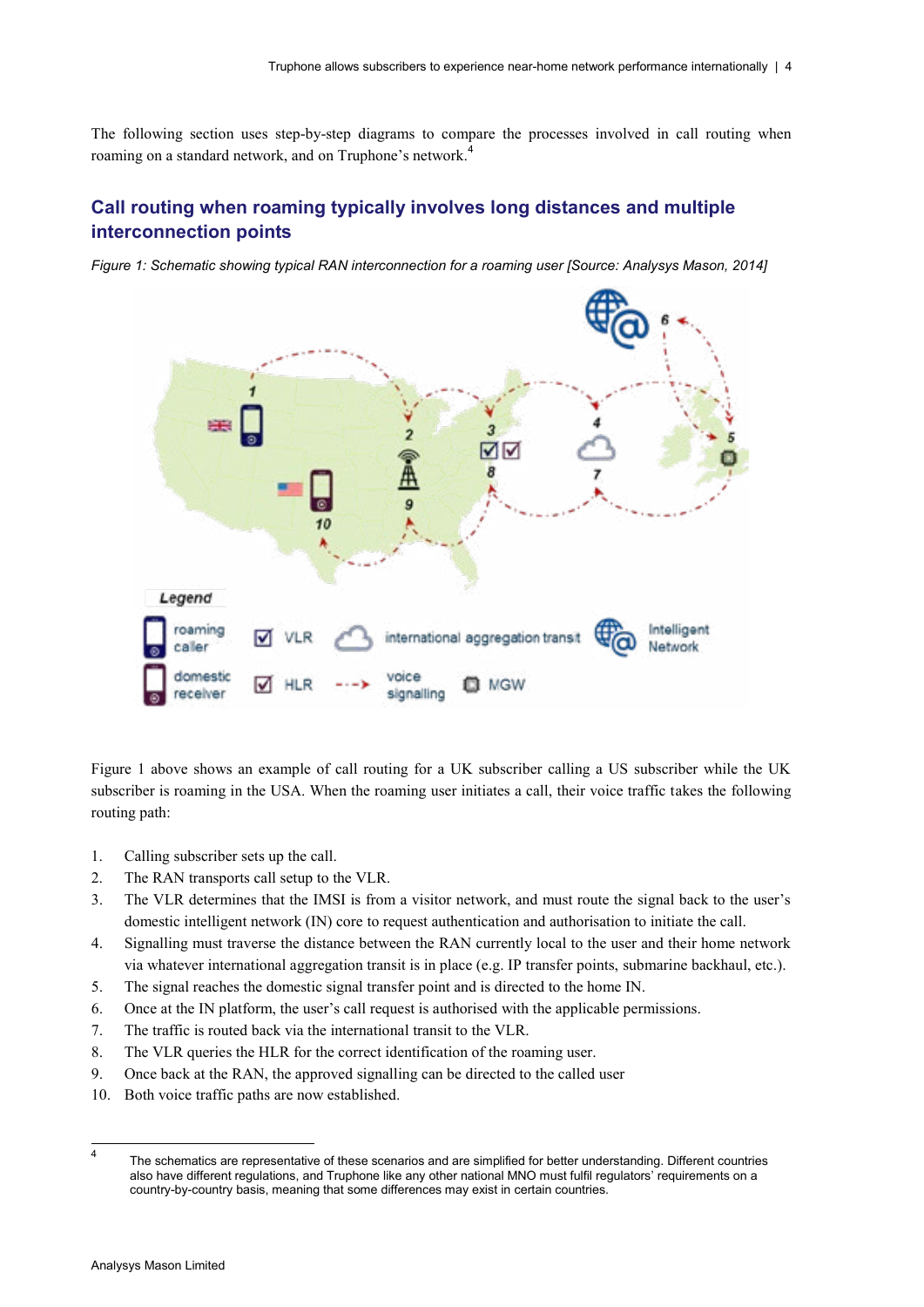

*Figure 2: Schematic showing Truphone's network interconnection for a roaming user [Source: Analysys Mason, 2014]* 

As shown in Figure 2 above, the Truphone network changes this traditional routing model by effectively bringing the network closer to the roaming user. The process works as follows:

- 1. As above, the calling subscriber sets up the call.
- 2. The RAN transports the call setup to the VLR.
- 3. Due to the Truphone SIM mechanism, this time the VLR determines that the IMSI is national and should be treated like a national user, without requiring additional authentication procedures.
- 4. The VLR interrogates Truphone's IN to request call authorisation. The signalling is now handled internally, and all quality standards are controlled directly by Truphone. The signal reaches the IN platform which authorizes the user.
- 5. As above, the VLR queries the HLR for the correct identification of the roaming user and the signal is distributed from the RAN.
- 6. The voice call is transmitted via the local network to the US subscriber, as above
- 7. Both voice traffic paths are established.

### **The functionality of Truphone's international network design is enabled by the Truphone SIM and the IMSI Broker**

To create an architecture that is able to work fluidly across international borders, Truphone has in place full network access agreements with carriers in the eight countries in the Truphone Zone (Australia, Germany, Hong Kong, the Netherlands, Poland, Spain, the UK and the USA), creating RAN access with POPs on four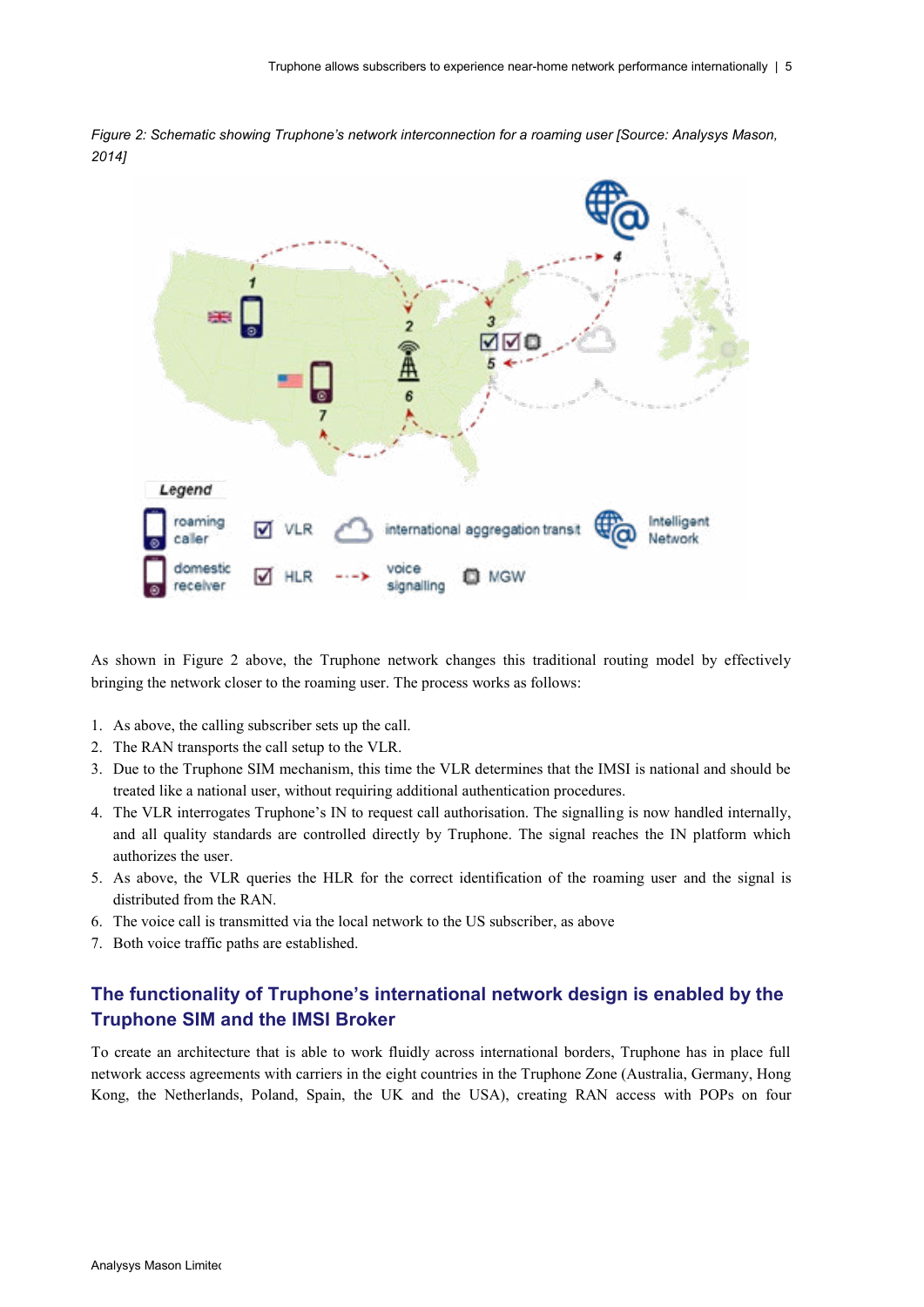continents. Embedded in this network are elements including an HLR, IN, SMS centre, OSS/BSS<sup>5</sup>, Mobile Switching Subsystem (MSS) and several Media Gateways distributed over the four continents.

Traffic can be routed from any one of these RAN networks to one of the six physical POPs, all of which operate a GPRS Gateway Support Node (GGSN) for data, and a Media Gateway (MGW $^6$ ) for voice.<sup>7</sup> From these POPs, traffic is routed to the IP/VPLS<sup>8</sup> transport packet core network, dual-located in Amsterdam and London.



*Figure 3: Simplified international routing pathways for the Truphone network [Source: Analysys Mason, 2014]* 

The functionality of this network is enabled by the Truphone innovations in the handset and in the network. In the handset, the Truphone SIM allows multi-IMSI functionality, so a single hard-SIM can carry multiple IMSIs. At the network level, the IMSI Broker is able to update the SIM with the necessary IMSIs to roam within the Truphone Zone as a national subscriber. The combination of this SIM solution and having POPs spread over four continents effectively enables any Truphone subscriber to roam inside the Truphone Zone, behaving like any national user. Outside the Truphone Zone, service is supported via several international roaming agreements, and once again the POPs on four continents facilitate an increased level of control over the traffic quality, resulting in a better service.

By eliminating steps in the routing and transport of traffic, this architecture changes the boundaries of the 'home' network for the subscriber. Instead of the concept of roaming by connecting together pieces of different

for instance from fixed line to mobile

<sup>5</sup> Operations Support Systems and Business Support Systems: computer systems used by service providers to manage their networks

 $6$  Media Gateway: A part of a communications network that can translate digital traffic between different types of network,

 $7$  With the exception of Los Angeles, which has no GGSN

<sup>8</sup> Internet Protocol/Virtual Private Local Area Network Services: A dedicated high-speed internet connection between multiple locations over a fixed, managed network